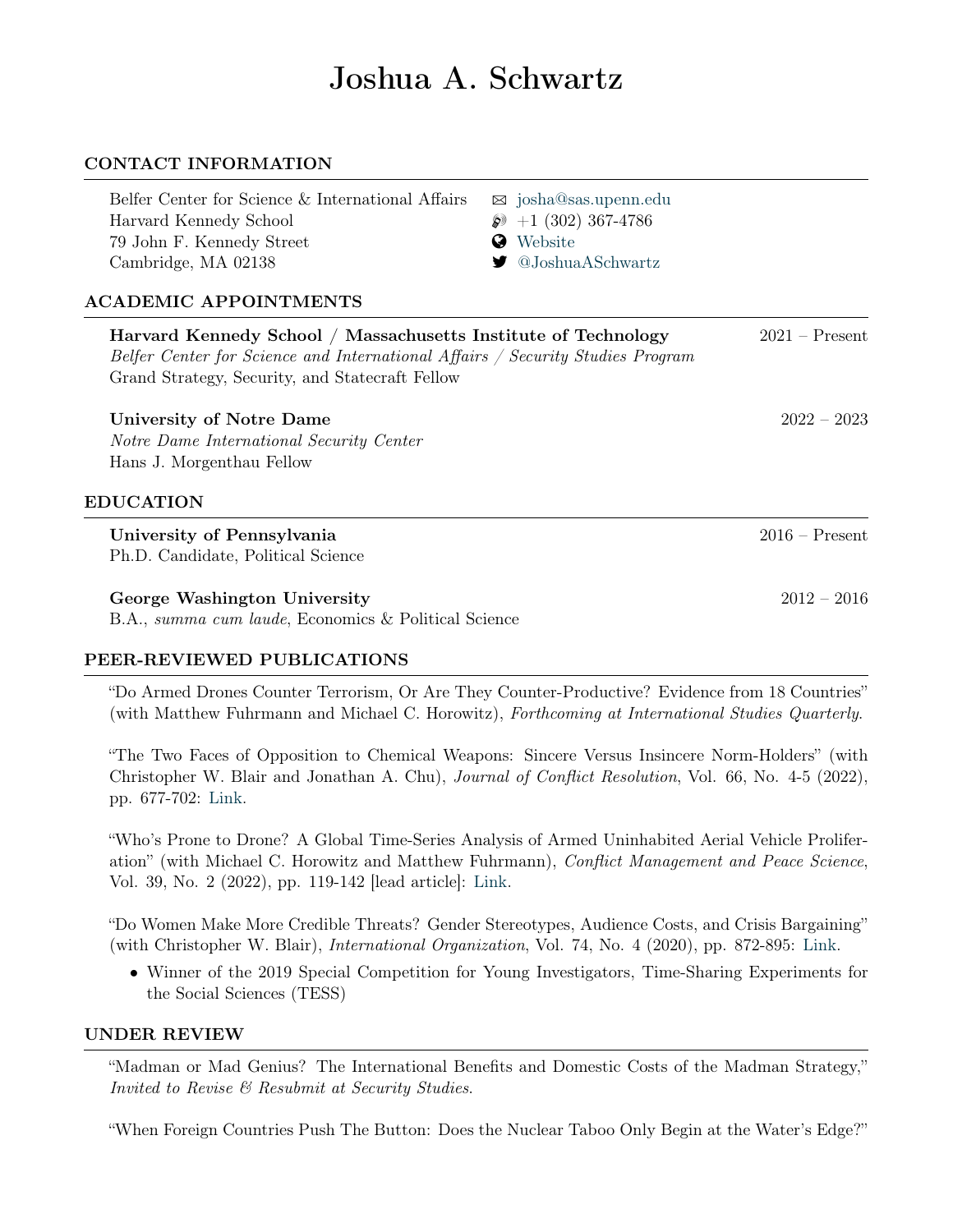"The Gendered Peace Premium" (with Christopher W. Blair).

• Winner of the 2021 APSA Presidents and Executive Politics Founders Award for Best Graduate Student Paper

"To Compete or Retreat? The Global Diffusion of Reconnaissance Strike" (with Michael C. Horowitz).

"Think Globally, Act Locally: The Determinants of Local Policymakers' Support for Climate Policy" (with Sabrina B. Arias).

"Does Fossil Fuel Divestment Impact the Public's Policy Preferences?" (with Paul Lendway and Avi Nuri).

# POLICY COMMENTARY

"What Americans (Really) Believe About Chemical Weapons" (with Jonathan A. Chu and Christopher W. Blair), Political Violence at a Glance, March 2, 2022: [Link](https://politicalviolenceataglance.org/2022/03/02/what-americans-really-believe-about-chemical-weapons/)

"China Has Made Drone Warfare Global" (with Michael C. Horowitz and Matthew Fuhrmann), Foreign Affairs, November 20, 2020: [Link.](https://www.foreignaffairs.com/articles/china/2020-11-20/china-has-made-drone-warfare-global)

"Tonight Kamala Harris May Need To Prove She's Tough, To Beat Gender Stereotypes. That Affects Foreign Policy" (with Christopher W. Blair), Washington Post: The Monkey Cage, October 7, 2020: [Link.](https://www.washingtonpost.com/politics/2020/10/07/tonight-kamala-harris-may-need-prove-shes-tough-beat-gender-stereotypes-that-affects-foreign-policy/?utm_source=twitter&utm_campaign=wp_monkeycage&utm_medium=social)

"The U.S. Doesn't Need a New New START" (with Christopher W. Blair), Defense One, February 14, 2020: [Link.](https://www.defenseone.com/ideas/2020/02/us-doesnt-need-new-new-start/163132/)

"Dragon Power is Awesome. But it Can't Tell You How to Rule," Washington Post: The Monkey Cage, April 29, 2019: [Link.](https://www.washingtonpost.com/politics/2019/04/29/dragon-power-is-awesome-it-cant-tell-you-how-rule/?utm_term=.663e6d29a15f)

"Trump Issued an Executive Order to Prepare for an EMP Attack. What Is It, and Should You Worry?" (with Christopher W. Blair, Casey Mahoney, and Shira E. Pindyck), Washington Post: The Monkey Cage, March 29, 2019: [Link.](https://www.washingtonpost.com/politics/2019/03/29/trump-issued-an-executive-order-prepare-an-emp-attack-what-is-it-should-you-worry/?noredirect=on&utm_term=.fd830fad978d)

"What the Impending Death of the INF Teaches about Future Arms Control Agreements" (with Christopher W. Blair), Bulletin of the Atomic Scientists, December 6, 2018: [Link.](https://thebulletin.org/2018/12/what-the-impending-death-of-the-inf-teaches-about-future-arms-control-agreements/)

"The Current US Negotiating Strategy with North Korea is Doomed," Bulletin of the Atomic Scientists, August 30, 2018: [Link.](https://thebulletin.org/2018/08/the-current-us-negotiating-strategy-with-north-korea-is-doomed/)

"A New U.S. Policy Makes it (Somewhat) Easier to Export Drones" (with Michael C. Horowitz), Washington Post: The Monkey Cage, April 20, 2018: [Link.](https://www.washingtonpost.com/news/monkey-cage/wp/2018/04/20/a-new-u-s-policy-makes-it-somewhat-easier-to-export-drones/)

"When Trying to Surprise Your Opponent Backfires: Exposing the Weaknesses of the Indirect Approach," Cornell International Affairs Review, Vol. X, No. II (Spring 2017): [Link.](http://www.inquiriesjournal.com/articles/1647/when-trying-to-surprise-your-opponents-backfires-exposing-the-weaknesses-of-the-indirect-approach)

# TEACHING EXPERIENCE

Center for Teaching and Learning Certificate in College and University Teaching 2019

Teaching Assistant, American Foreign Policy, Dominic Tierney Spring 2019

• Guest Lecture: Afghanistan, Graveyard of Empires?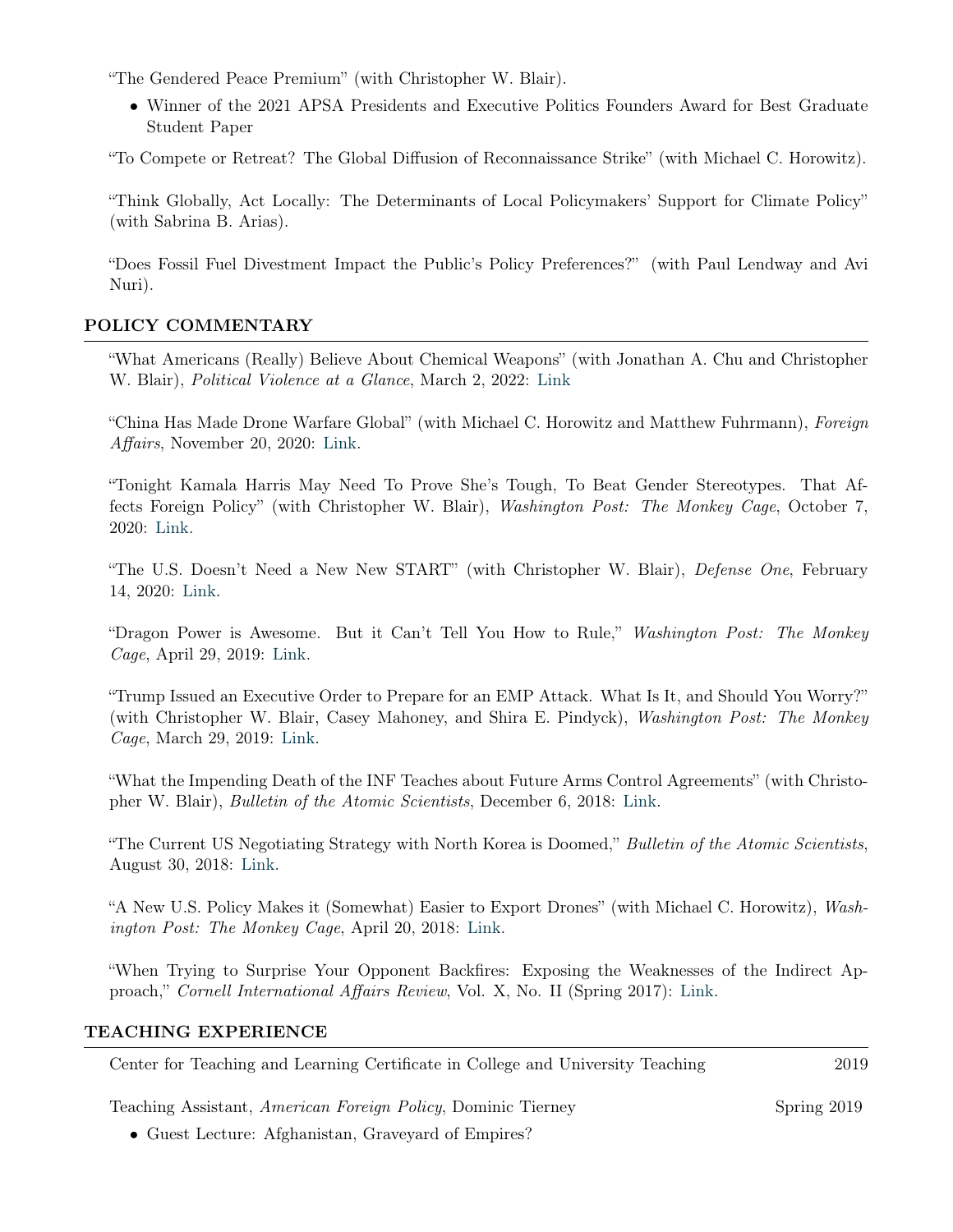| Teaching Assistant, <i>Introduction to International Relations</i> , Edward Mansfield                                                                    | Fall 2018   |
|----------------------------------------------------------------------------------------------------------------------------------------------------------|-------------|
| Teaching Assistant, <i>International Security</i> , Avery Goldstein                                                                                      | Spring 2018 |
| Teaching Assistant, <i>International Political Economy</i> , Mark Pollack                                                                                | Fall 2017   |
| PROFESSIONAL EXPERIENCE                                                                                                                                  |             |
| United States Department of State<br>Bureau of International Security & Nonproliferation Intern                                                          | Spring 2016 |
| American Foreign Policy Council<br>Research Assistant                                                                                                    | Summer 2014 |
| United States Senator Christopher A. Coons<br>Legislative Intern                                                                                         | Spring 2014 |
| United States Senator Christopher A. Coons<br>State Research Intern                                                                                      | Summer 2013 |
| <b>GRANTS, AWARDS, &amp; HONORS</b>                                                                                                                      |             |
| ICAN Critical Nuclear Weapons Scholarship,<br>(with Jonathan A. Chu and Christopher W. Blair), $$10,000$                                                 | 2022        |
| APSA Presidents and Executive Politics Founders Award for Best Graduate Student Paper                                                                    | 2021        |
| Harry Frank Guggenheim Foundation Emerging Scholar Award, \$25,000                                                                                       | 2021        |
| Kleinman Center for Energy Policy (with Sabrina B. Arias), $$6,025$                                                                                      | 2021        |
| Wharton Risk Management Center's Russell Ackoff<br>Doctoral Student Fellowship (with Sabrina B. Arias), \$2,500                                          | 2021        |
| Yale MacMillan Center (with Paul Lendway and Avi Nuri), \$3,000                                                                                          | 2021        |
| Penn Social and Behavioral Science Initiative (with Sabrina B. Arias), \$3,000                                                                           | 2021        |
| Penn Social and Behavioral Science Initiative (with Paul Lendway and Avi Nuri), \$3,000                                                                  | 2021        |
| Experimental Omnibus Study Winner (with Christopher W. Blair),<br>Centro de Investigación y Docencia Económicas (CIDE)—Opinión Pública y Mercados (DATA) | 2020        |
| Christopher H. Browne Center, University of Pennsylvania, \$2,000                                                                                        | 2020        |
| Special Competition for Young Investigators Winner (with Christopher W. Blair),<br>Time-Sharing Experiments for the Social Sciences (TESS)               | 2019        |
| Christopher H. Browne Center (with Christopher W. Blair), University of Pennsylvania, \$1,600                                                            | 2019        |
| Outstanding Academic Achievement Award, George Washington University<br>2014; 2015; 2016                                                                 |             |
| Lee Sigelman Prize, George Washington University                                                                                                         | 2016        |